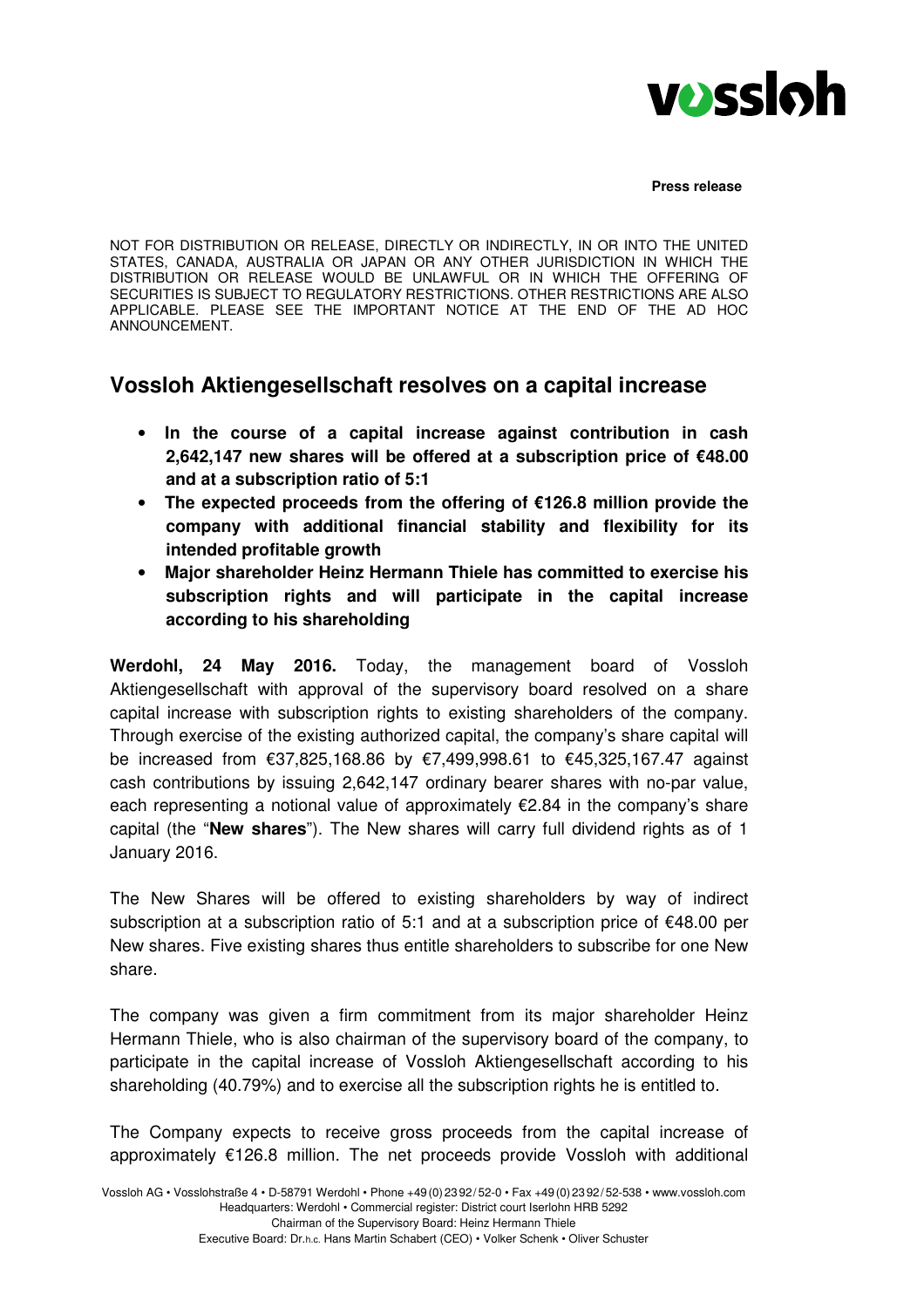

financial stability and flexibility to promote the intended profitable growth of the company.

Dr.h.c. Hans M. Schabert, Chairman of the executive board of Vossloh: "In 2015, the company significantly recovered and stabilized. Following the restructuring measures of the last two years, Vossloh is once again strategically and structurally well positioned. From 2016, we aim to enter into a growth phase. Alongside focusing on organic growth, we are more intensively monitoring the international rail infrastructure market for attractively valued targets, which enable a forward-looking addition to our current product and service range in our core business. In order to meet the objective of additional financial stability and flexibility for the envisaged profitable growth, the executive board with approval by the supervisory board today resolved a capital increase."

Subject to the approval of the prospectus by the German Federal Financial Supervisory Authority (Bundesanstalt für Finanzdienstleistungsaufsicht) (BaFin) and the publication of the approved prospectus, which is currently intended for 30 May 2016, the conditions of the subscription offer are intended to be published in the German Federal Gazette (Bundesanzeiger) on 30 May 2016. The subscription period during which the Company's shareholders may exercise their subscription rights is expected to begin on 31 May 2016 and is expected to end on 14 June 2016. Berenberg as global coordinator has agreed to subscribe and to underwrite the New shares at the subscription price and to offer the New shares to existing shareholders in accordance with the conditions of the subscription offer. Any New shares not subscribed for by the end of the subscription period will be immediately be offered thereafter by way of a private placement. Berenberg has committed to underwrite any non-subscribed New shares at the subscription price. The Company's existing shares are expected to be quoted as ex-subscription rights (ex Bezugsrecht) as of 31 May 2016. The registration of the capital increase in the commercial register of the local court (Amtsgericht) of Iserlohn is expected to occur on or around 15 June 2016.

The subscription rights for the New shares are expected to be traded in XETRA and in Specialist trading on the regulated market (regulierter Markt) of the Frankfurt Stock Exchange during the period from 31 May 2016 up to and including 10 June 2016. No consideration will be given for any subscription rights not exercised.

Vossloh AG • Vosslohstraße 4 • D-58791 Werdohl • Phone +49(0)2392/52-0 • Fax +49(0)2392/52-538 • www.vossloh.com Headquarters: Werdohl • Commercial register: District court Iserlohn HRB 5292 The admission of the New shares to the regulated market segment (regulierter Markt) of the Frankfurt Stock Exchange, and sub-segment thereof with additional post-admission obligations (Prime Standard), and to the regulated market segment (regulierter Markt) of the Düsseldorf Stock Exchange (Düsseldorfer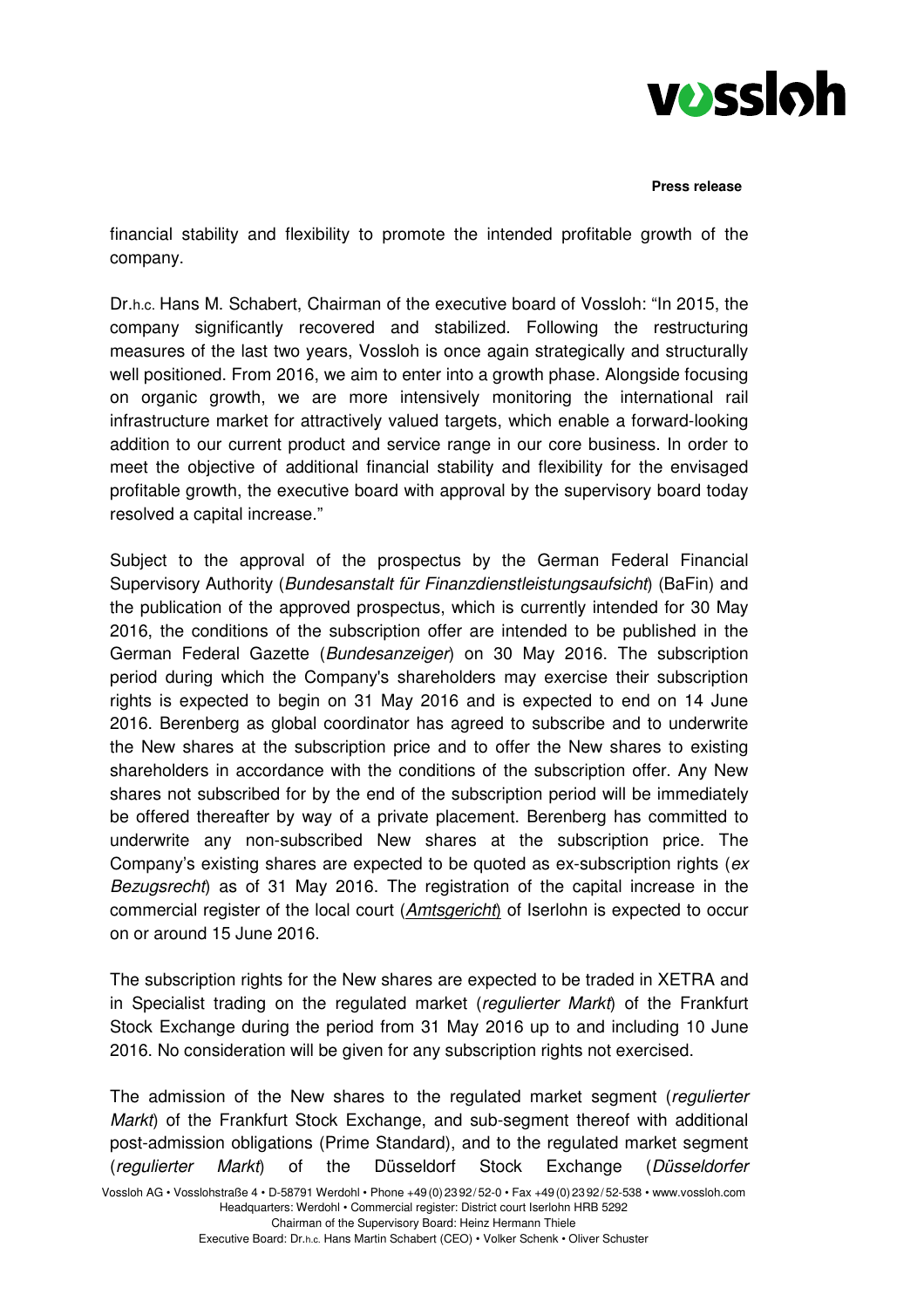

Wertpapierbörse) is expected to occur on or around 15 June 2016. Commencement of trading is expected to occur on 16 June 2016. It is intended that the New shares will be included in the existing listing quotations of the company's shares. Settlement of the subscribed shares and the private placement shares, if any, is planned to occur on 17 June 2016.

**Contact information for media:** Lucia Mathée, MATHEE GmbH Phone: +49 (0) 2392 52-608 Email: Presse@ag.vossloh.com

**Contact information for investors:**  Lucia Mathée, MATHEE GmbH Phone: +49 (0) 2392 52-609 Email: Investor.relations@ag.vossloh.com

Vossloh is a global player in the rail technology markets. Our core business is rail infrastructure. In addition, the Group is active in the areas of rolling stock and electric buses. The activities of the Group are divided into the four divisions Core Components, Customized Modules, Lifecycle Solutions and Transportation. In financial year 2015, Vossloh generated sales of €1.2 billion with approximately 4,900 employees.

## **Important notice:**

This announcement does not constitute an offer of securities for sale or a solicitation of an offer to purchase or subscribe securities of Vossloh Aktiengesellschaft in the United States, Germany or any other jurisdiction. The offer will be made solely by means of, and on the basis of, a securities prospectus which is to be published.

This announcement does not constitute a securities prospectus. Potential investors should make their investment decision regarding the securities mentioned in this announcement solely on the basis of the securities prospectus which the company is preparing in connection with the offering of these securities and which the company will publish promptly upon approval by the Bundesanstalt für Finanzdienstleistungsaufsicht (BaFin). The securities prospectus will be available free of charge from Vossloh Aktiengesellschaft, Vosslohstraße 4, 58791 Werdohl, Germany, or on the website of Vossloh Aktiengesellschaft (www.vossloh.com), presumably as of 30 May 2016.

Securities may not be offered or sold in the United States without registration or, absent such registration, due to an exemption from registration under the U.S. Securities Act of 1933, as amended. The shares have not been, and will not be, offered to U.S. investors.

Vossloh AG • Vosslohstraße 4 • D-58791 Werdohl • Phone +49(0)2392/52-0 • Fax +49(0)2392/52-538 • www.vossloh.com Headquarters: Werdohl • Commercial register: District court Iserlohn HRB 5292 Chairman of the Supervisory Board: Heinz Hermann Thiele

Executive Board: Dr.h.c. Hans Martin Schabert (CEO) • Volker Schenk • Oliver Schuster